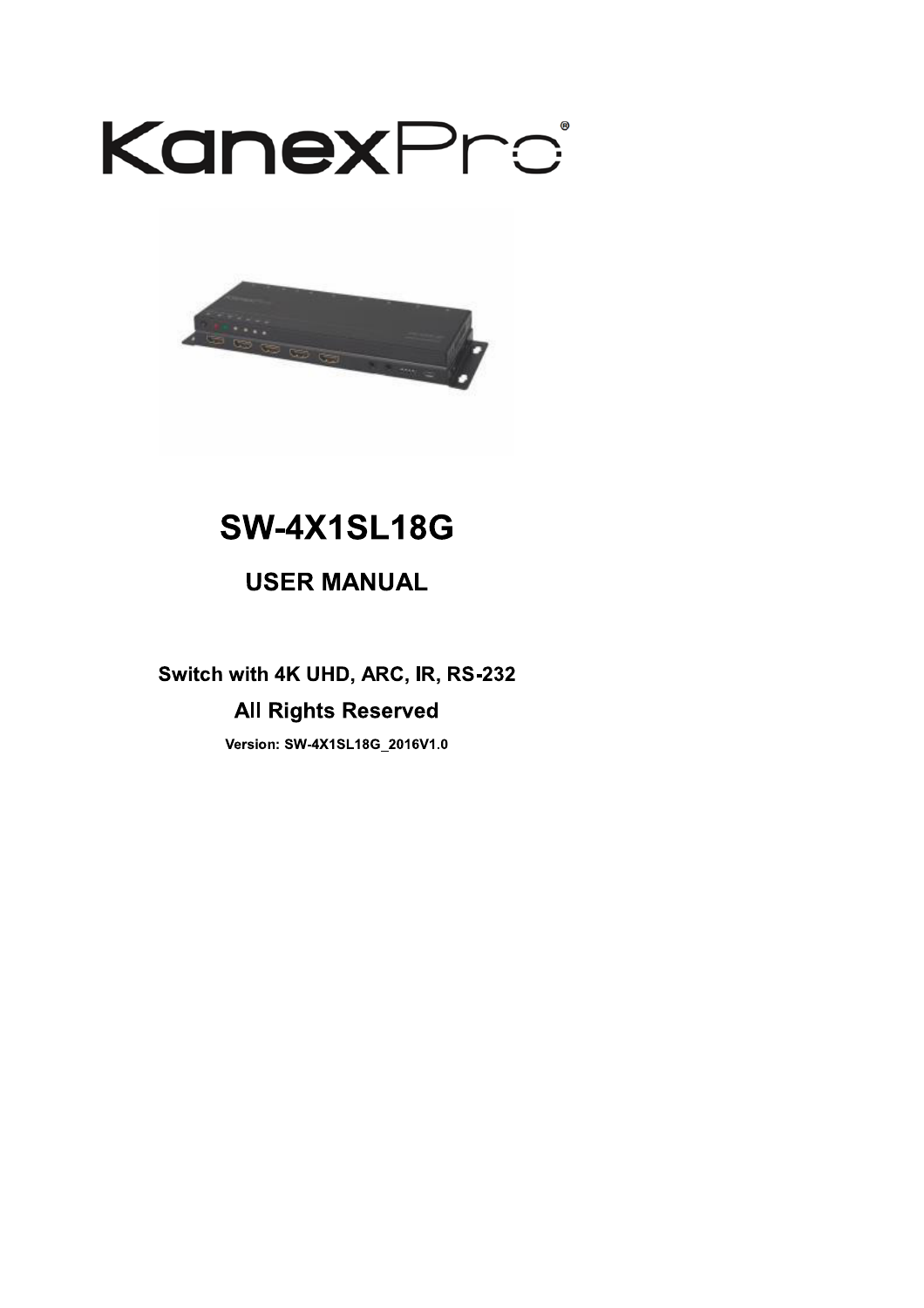### **Preface**

Read this user manual carefully before using this product. Pictures displayed in this manual are for reference only. Different models and specifications are subject to the actual product.

This manual is only for operational instruction, not for any maintenance usage. The functions described in this version are updated till December 14, 2016. Any changes of functions and parameters since then will be informed separately. Please refer to the dealers for the latest details.

### **Trademarks**

Product model and logo are trademarks. Any other trademarks mentioned in this manual are acknowledged as the properties of the trademark owner. No part of this publication may be copied or reproduced without the prior written consent.

## **FCC Statement**

This equipment can generate, use, and radiate radio frequency energy and, if not installed and used in accordance with the instructions, may cause harmful interference to radio communications. It has been tested and found to comply with the limits of a Class B digital device, pursuant to part 15 of the FCC Rules. These limits are designed to provide reasonable protection against harmful interference in a commercial installation.

Operation of this equipment in a residential area is likely to cause interference, in which case the user at their own expense will be required to take whatever measures may be necessary to correct the interference

Any changes or modifications not expressly approved by the manufacture would void the user's authority to operate the equipment.







 $2|P \text{ age}$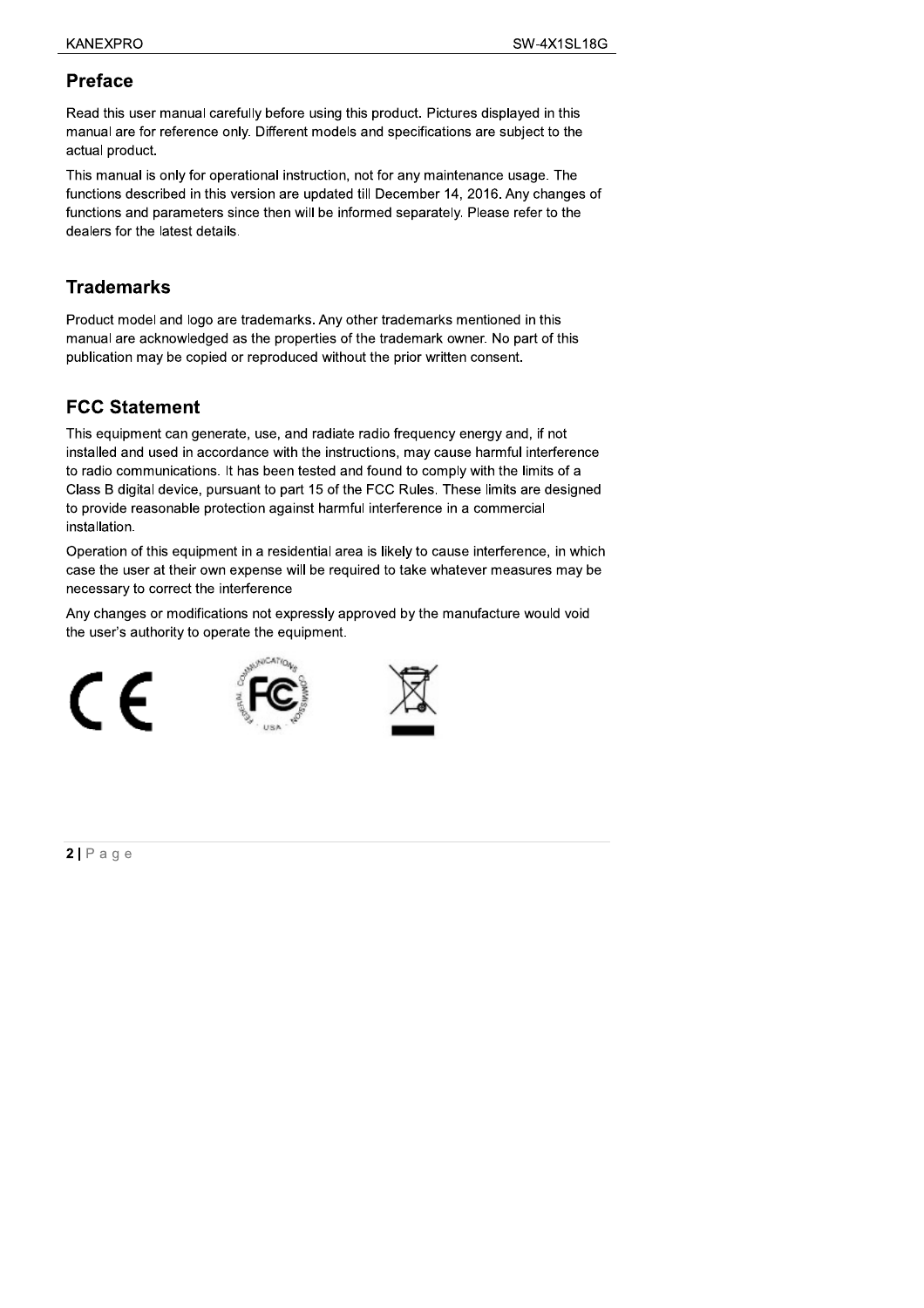### **SAFETY PRECAUTIONS**

To ensure the best from the product, please read all instructions carefully before using the device. Save this manual for further reference.

- Unpack the equipment carefully and save the original box and packing material for  $\bullet$ possible future shipment.
- Follow basic safety precautions to reduce the risk of fire, electrical shock and injury to persons.
- Do not dismantle the housing or modify the module. It may result in electrical shock  $\bullet$ or burn.
- Using supplies or parts not meeting the products' specifications may cause  $\bullet$ damage, deterioration or malfunction.
- Refer all servicing to qualified service personnel.  $\bullet$
- To prevent fire or shock hazard, do not expose the unit to rain or moisture. Do not  $\bullet$ install this product near water.
- Do not place any heavy items on the extension cable in case of extrusion.  $\bullet$
- Do not remove the housing of the device as opening or removing housing may  $\bullet$ expose you to dangerous voltage or other hazards.
- Install the device in a place with fine ventilation to avoid damage caused by  $\bullet$ overheating.
- $\bullet$ Keep the module away from liquids.
- Spillage into the housing may result in fire, electrical shock, or equipment damage.  $\bullet$ If an object or liquid falls or spills on to the housing, unplug the module immediately.
- $\bullet$ Do not twist/pull by force the ends of the optical cable. It can cause malfunction.
- $\bullet$ Do not use liquid or aerosol cleaners to clean this unit. Always unplug the power cord to the device before cleaning.
- Unplug the power cord when left unused for a long period of time.  $\bullet$
- Information on disposal for scrapped devices: Do not burn or mix with general  $\bullet$ household waste; please treat the devices as normal electrical waste.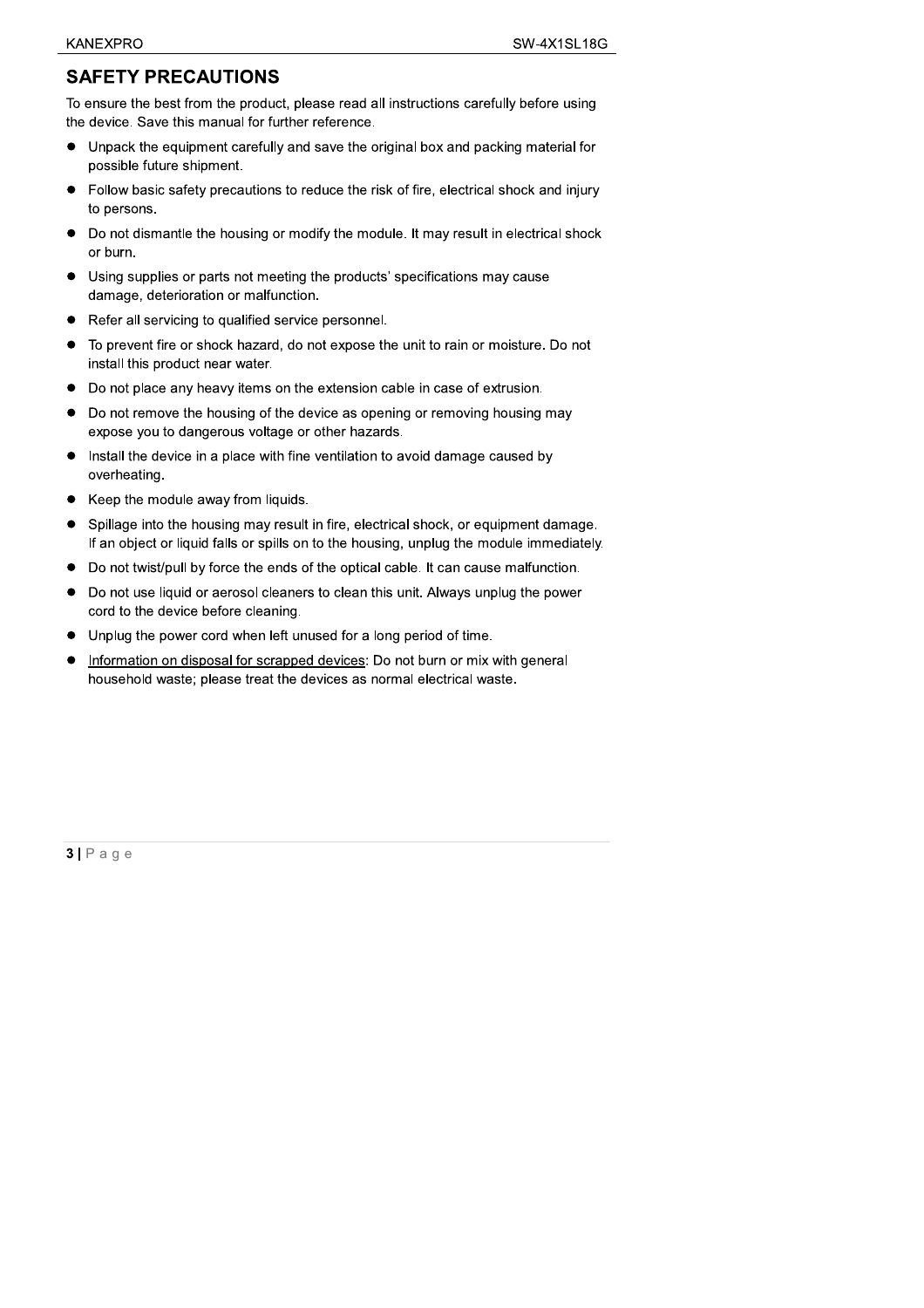## **Table of Contents**

 $4P$ age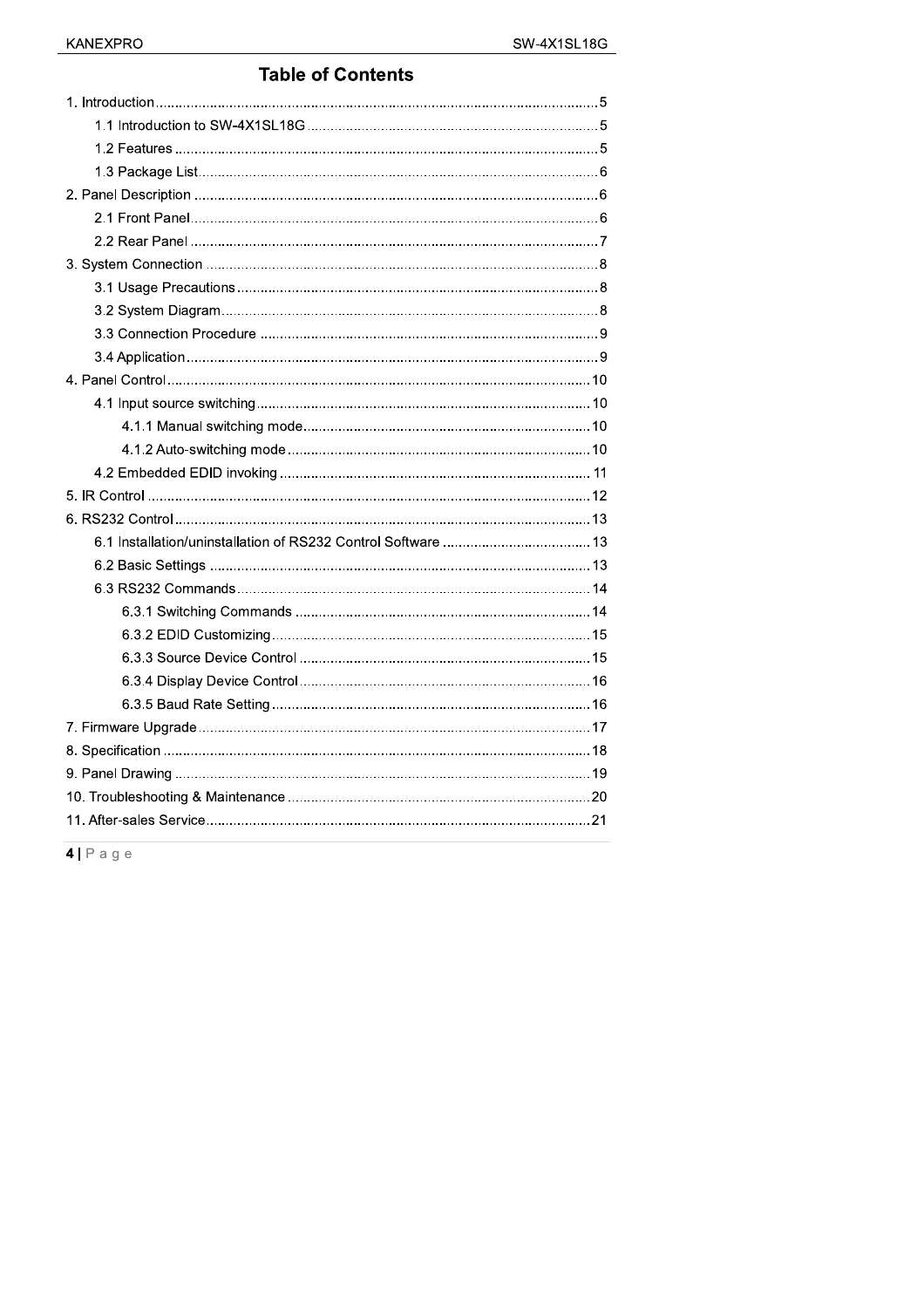### 1. Introduction

#### 1.1 Introduction to SW-4X1SL18G

The KanexPro SW-4X1SL18G is an UltraSlim auto-switcher with 4-input and 1-output which auto-identifies input resolutions of up to four HDMI devices to one 4K display supporting full 4:4:4 YUV color space and 18 Gbps of bandwidth. This switcher can be controlled from the front panel, IR Remote, or by sending RS-232 commands, the corresponding indicator will illuminate to show real-time switching status. It can transmit uncompressed 4Kx2K@60Hz 4:4:4 (at max) signal and supports HDMI 2.0 and HDCP2.2 compliant.

#### 1.2 Features

- $\bullet$ UltraSlim 4K HDMI 4x1 switcher with ARC
- Supports YUC 4:4:4 color space w/ HDR  $\bullet$
- Incredibly thin design only 0.4" (11 mm) thick
- $\bullet$ Supports UHD 4K/60Hz resolutions
- High-bandwidth 18 Gbps  $\bullet$
- Transmits 4K up to 10m (32ft.)  $\bullet$
- HDMI supports ARC (Audio Return Channel)  $\bullet$
- HDCP 2.2 compliant  $\bullet$
- Auto-identifies input resolutions to match displays  $\bullet$
- Supports EDID management  $\bullet$
- LED status for connection and HDCP  $\bullet$
- Firmware update via micro USB
- Control via RS-232, IR & front panel buttons  $\bullet$
- Remote control included  $\bullet$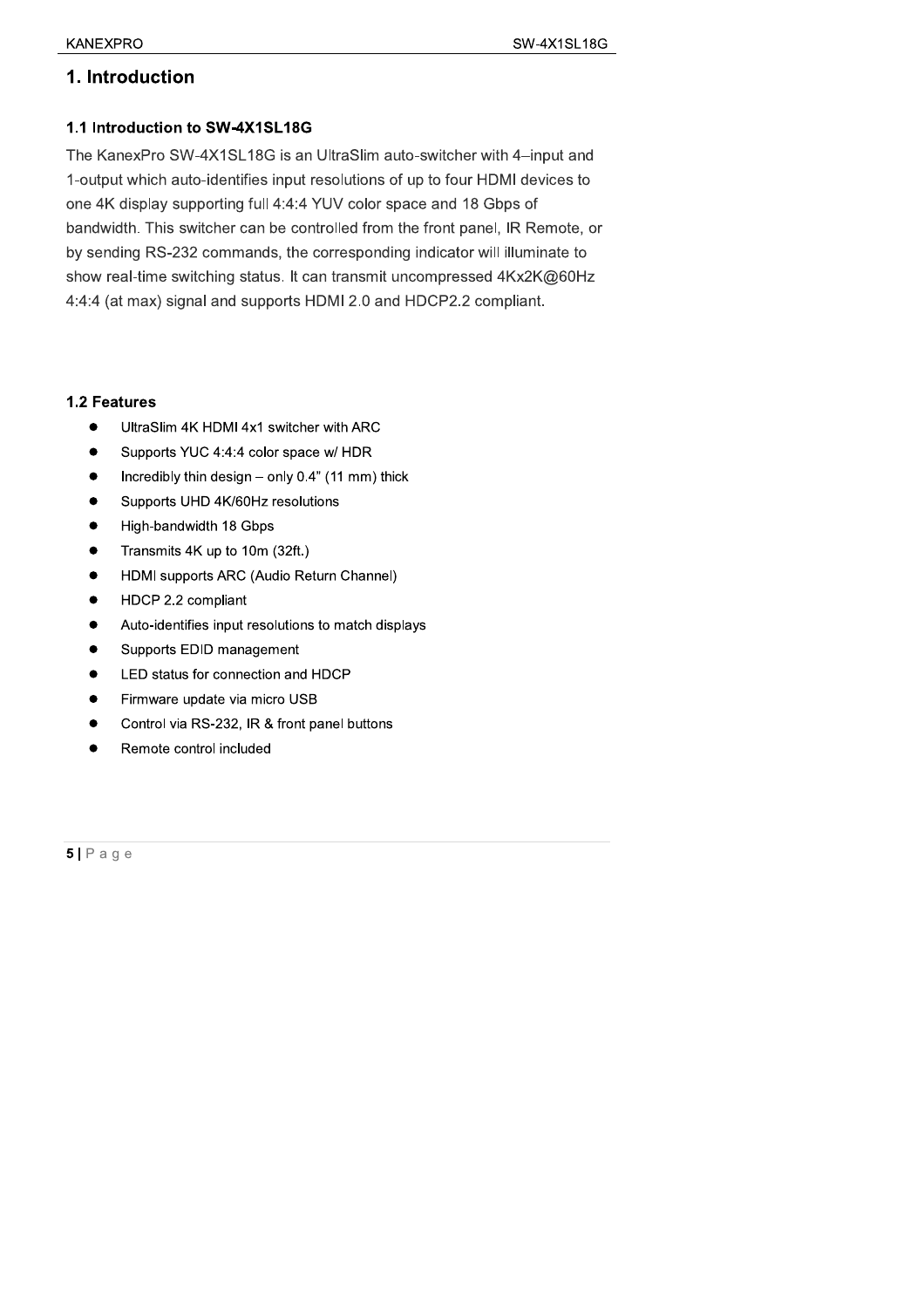- 
- 
- 
- 
- 

XANEXPRO<br>
1.3 Package List<br>
● 4x1 HDMI Switcher<br>
● 5V power supply<br>
● IR remote<br>
● 3.5mm IR receiver<br>
● Operation Manual<br>
NOTE: If there are defective parts or parts are missing, please contact your local<br>
dealer(s).<br>
2.

## 2. Panel Description

#### 2.1 Front Panel

| 77<br>$\bigcirc$ | $\nabla$<br>▽ ▽<br>$\bullet$ $\bullet$<br>$\bullet$<br>$\bullet$ | $\triangledown$<br>$\nabla$<br>$\nabla$<br>$\bullet$ $\bullet$                                                                      |
|------------------|------------------------------------------------------------------|-------------------------------------------------------------------------------------------------------------------------------------|
| O                | 2<br>€                                                           | ❹                                                                                                                                   |
| No.              | <b>Name</b>                                                      | <b>Description</b>                                                                                                                  |
|                  | SOURCE/                                                          | • Video source selection button, press to switch among the 4<br>inputs source circularly.                                           |
| $\odot$          | MODE/3s                                                          | Switch mode selection button, press and hold for 3 seconds<br>or more to switch between auto-switch mode and manual<br>switch mode. |
| $\circled{2}$    | Power<br>indicator                                               | Illuminate red once powered on.                                                                                                     |
|                  |                                                                  | Bi-colored indicator for present switching mode.                                                                                    |
| $\circled{3}$    | <b>AUTO</b>                                                      | Green when in auto-switching mode.                                                                                                  |
|                  |                                                                  | OFF when in manual mode.                                                                                                            |
|                  |                                                                  | Total 4 bi-colored LED indicators:                                                                                                  |
| $\circled{4}$    | $1 - 4$                                                          | The indicator of the present input source illuminates green.                                                                        |
|                  |                                                                  | The indicator of the connected input source illuminates<br>orange.                                                                  |
|                  |                                                                  |                                                                                                                                     |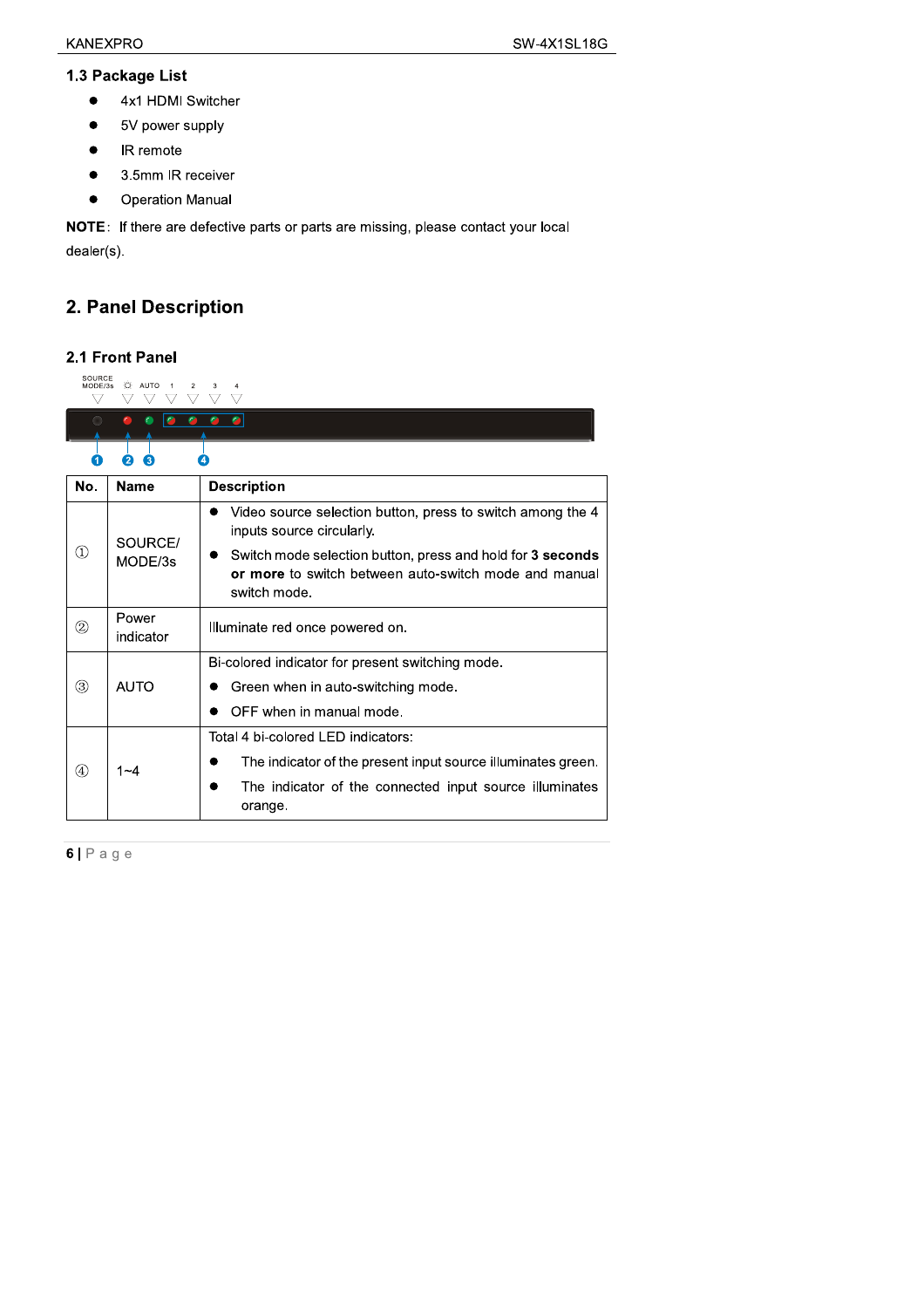$\overline{\phantom{0}}$ 

NOTE: Output HDCP compliant status depends on input signal. When the input signal is with HDCP, then output signal is with HDCP and vice versa.

#### 2.2 Rear Panel

| $\mathbf{M}$ | <b>Description</b>                 |     |              |       |                                              |          |  |
|--------------|------------------------------------|-----|--------------|-------|----------------------------------------------|----------|--|
| 1            | 2                                  |     | (3)          | 4     | 5                                            | 6        |  |
|              |                                    |     |              |       | $\frac{1}{2}$ $\frac{1}{3}$ $\frac{1}{4}$ on | $-$      |  |
| OUT<br>IN 1  | IN <sub>3</sub><br>IN <sub>2</sub> | IN4 | <b>RS232</b> | IR IN | EDID                                         | FW/DC 5V |  |

| NO.            | name         | <b>Description</b>                                                                                                    |  |  |
|----------------|--------------|-----------------------------------------------------------------------------------------------------------------------|--|--|
| $^{\circledR}$ | <b>OUT</b>   | HDMI output port, connect to HDMI display                                                                             |  |  |
| $^{\circledR}$ | IN1~N4       | Total 4 HDMI input ports, connect with HDMI source devices.                                                           |  |  |
| ☺              | <b>RS232</b> | Serial control port, connect with control device (e.g. a PC) to<br>control this switcher.                             |  |  |
| $^{\circledA}$ | IR IN        | Connect with IR receiver to collect IR signal from IR Remote.                                                         |  |  |
| (5)            | <b>EDID</b>  | 4-pin DIP switcher to invoke built-in EDID data. Please refer to<br>4.2 Embedded EDID invoking for more details.      |  |  |
| $\circleds$    |              | Micro-USB connector, connect with power adaptor for<br>D<br>powering the switcher, or used for updating firmware.     |  |  |
|                | FW/DC 5V     | Connect to PC with USB cable to update firmware. Please<br>$\bullet$<br>refer to 7 Firmware Upgrade for more details. |  |  |

 $7 P a g e$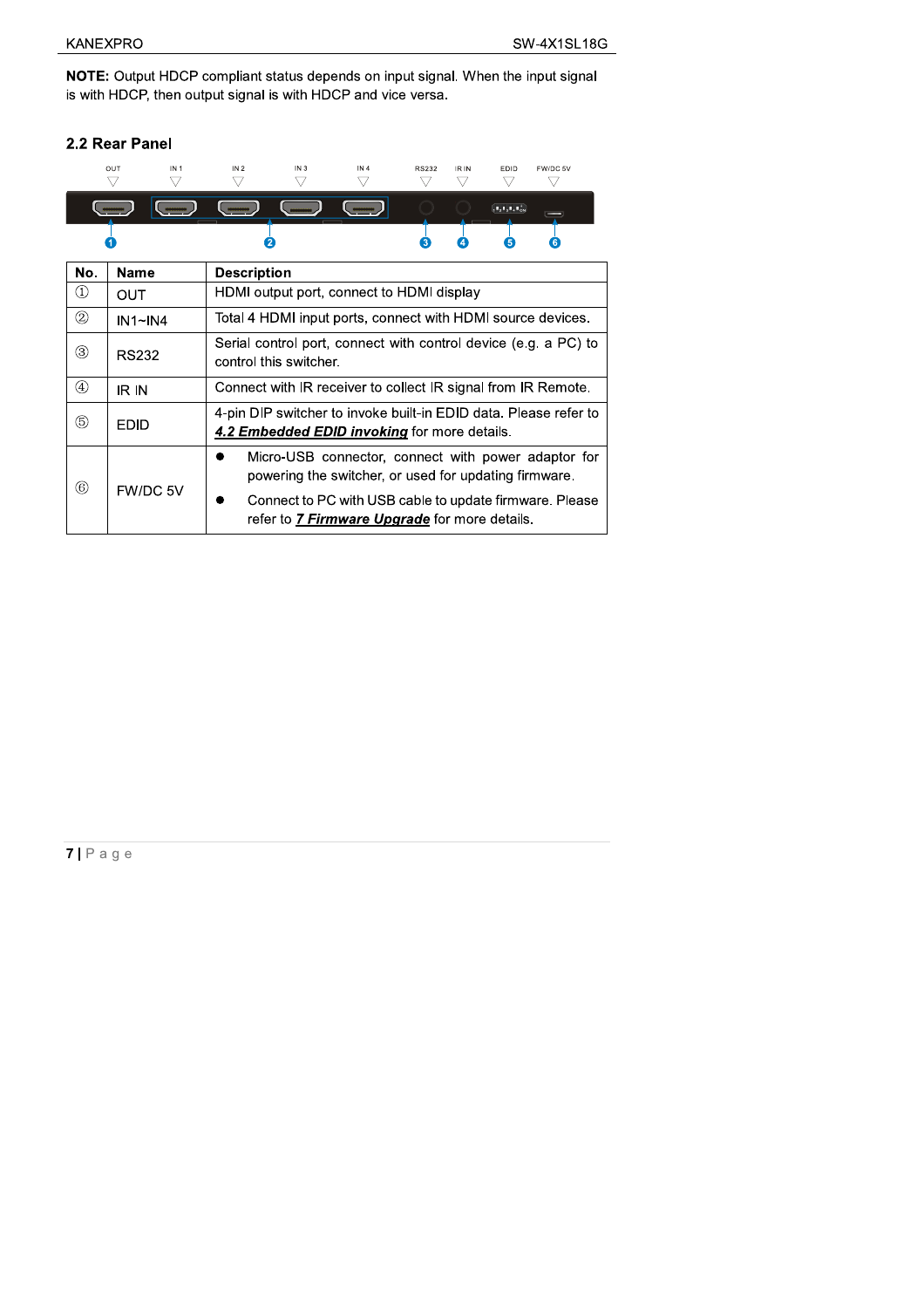### 3. System Connection

- 
- 
- 
- SW-4X1SL180<br>
3. System Connection<br>
3.1 Usage Precautions<br>
1. System should be installed in a clean environment, which should have a<br>
proper temperature and humidity.<br>
2. All the power switches, plugs, sockets and power cor and safe.<br>
and safe.<br>
3. All devices should be connected before powered on.<br>
4. System Diagram shown in this manual is for reference only; more specific<br>
schemes depend on real-time applications.<br>
3.2 Connection Procedures

- of the SW-4X1SL18G via HDMI cable(s).
- Step2. Connect HDMI display (e.g. HDTV) to "OUT" port of this switcher with HDMI cable.
- Step3. Connect an IR Receiver to the "IR IN" to control the switcher via IR Remote.
- Step4. Connect the control device (e.g. PC) to the "RS232" port to control the switcher via RS232 commands.
- Step5. Plug a DC 5V power adapter to the "FW/DC 5V" port.

NOTE: All the ports support hot-plug.

#### 3.3 Application

The SW-4X1SL18G is ideal for residential AV and corporate applications, such as under the conference room table. From here, you can run up to four HDMI cables to different points on the table, and then connect your devices (e.g. laptops, tablets, and phones). The switcher handles user signal switching and distribution. You can even connect secondary audio-video inputs, such as Blu-Ray devices, computers, and cable boxes.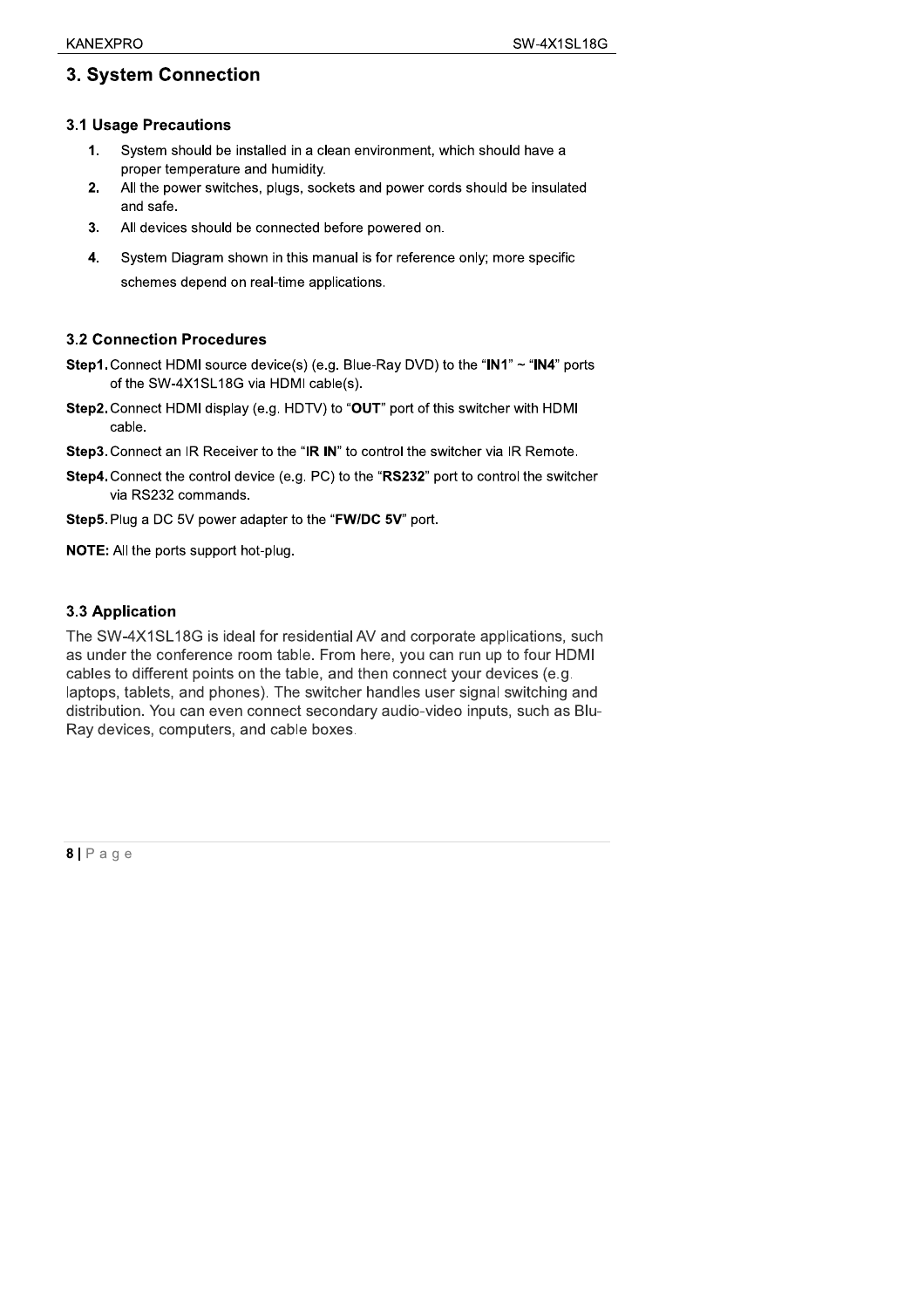### 4. Panel Control

#### 4.1 Input source switching

The "Auto Source" button on the front panel can be used to select input source and switch mode.

#### 4.1.1 Manual switching mode

Press the "Auto Source" button to switch among inputs 1~4, the corresponding indicator will illuminate green for easy recognition.

#### 4.1.2 Auto-switching mode

Press and hold the button "Auto Source" for 3 seconds or more to switch between manual mode and auto mode. (Default: Manual switch.). Once enter auto-switching mode, the "MODE" LED will light up.

The auto-switching mode abides by the following principles:

New input  $\bullet$ 

> Once a new input signal is connected, the SW-4X1SL18G will switch to the new signal automatically.

#### **Power Rebooting**

The SW-4X1SL18G supports "power off" memory function. If the last selected signal is still available, the switcher will output said signal. If not, the switcher will detect all the input signals with priority from "IN 1" to "IN 4" ports. When the first signal is detected, it will transfer to the output.

#### **Signal removing**

Once the current input signal is removed, the SW-4X1SL18G will detect all input signals with priority directed towards the succeeding input port. It will transfer the first available input source to the output device.

For example, the selected input signal is "IN 2". If you disconnect the current input source, SW-4X1SL18G will detect all input signals per the following order: "IN 3", "IN 4", "IN 1". Then the first available source will be switched as the input.

 $9 | P \text{age}$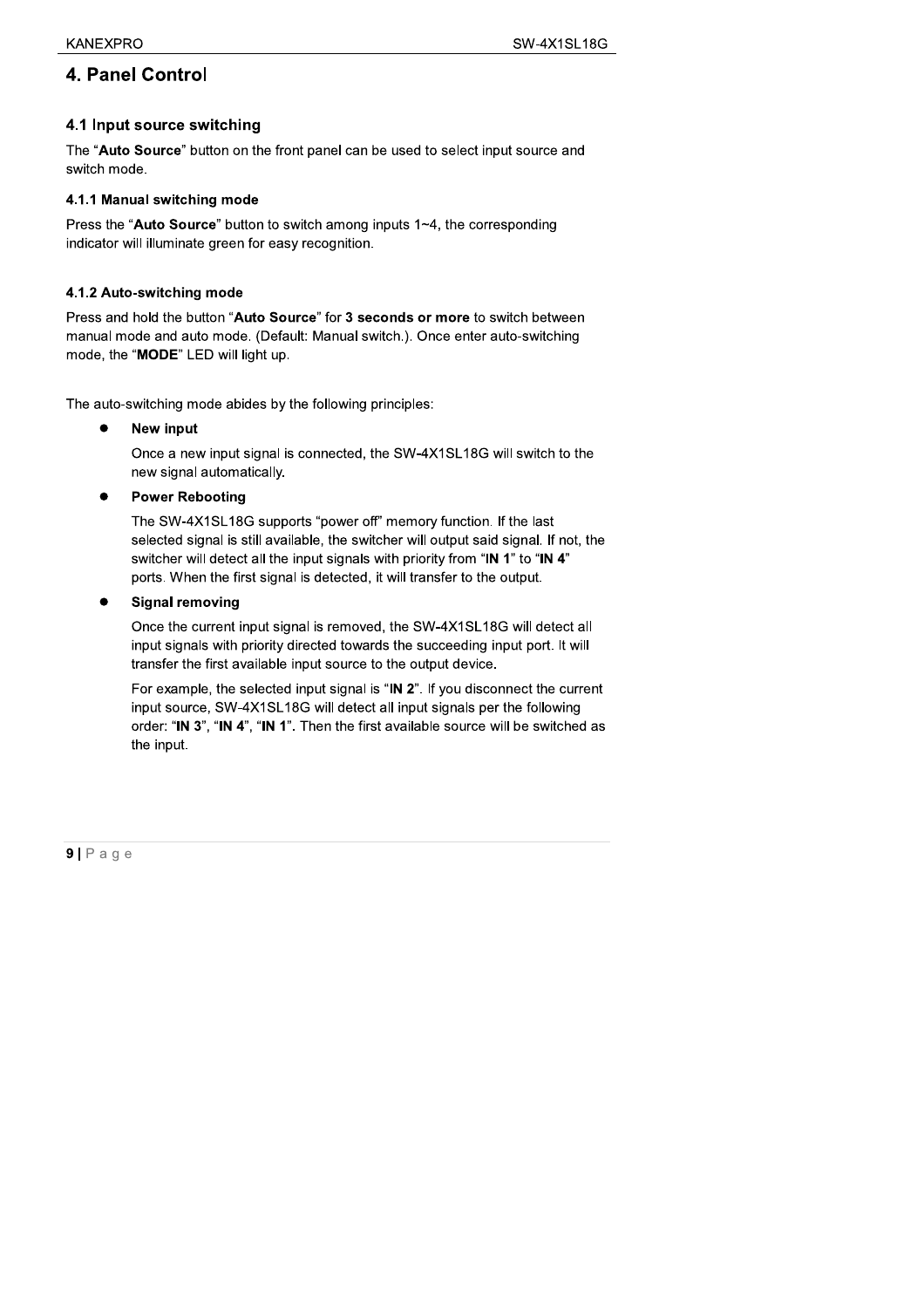#### 4.2 Embedded EDID invoking

The rear panel contains a 4-pin DIP switcher to invoke embedded EDID. The embedded EDID data and their corresponding DIP switcher status are shown in the below list.

|                                                         | ID | <b>Status</b> | <b>EDID</b>            |
|---------------------------------------------------------|----|---------------|------------------------|
|                                                         | 00 | 0000          | Pass through (default) |
|                                                         | 01 | 0001          | 1080p 3D 2CH           |
| $\blacksquare$ <sub>3</sub> $\blacksquare$ <sub>4</sub> | 02 | 0010          | 1080p 3D Multichannel  |
| <b>DIP Switcher</b>                                     | 03 | 0011          | 1080P 2D 2CH           |
| The location "ON" is "0".                               | 04 | 0100          | 1080P 2D Multichannel  |
|                                                         | 05 | 0101          | 840x2160 2D(30Hz)      |
|                                                         | 06 | 0110          | 3840x2160 2D(60Hz)     |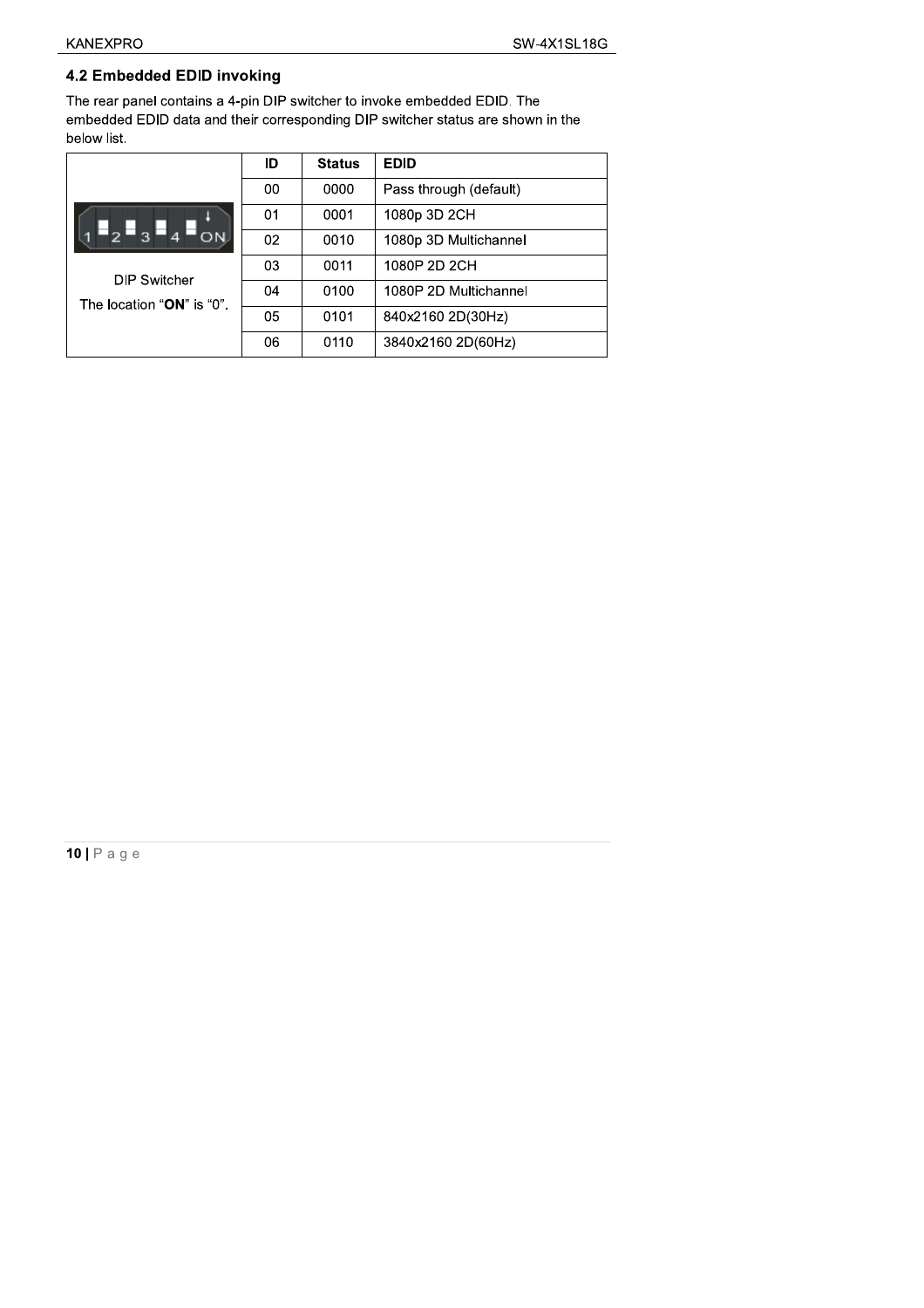### 5. IR Control

Connect an IR receiver to the IR IN port. The SW-4X1SL18G can be controlled via the included IR Remote. As CEC function, it is able to use the IR Remote to control the source or display device. Here is a brief introduction about the IR Remote:



NOTE: The source and display devices should support CEC when the IR Remote is used for controlling them.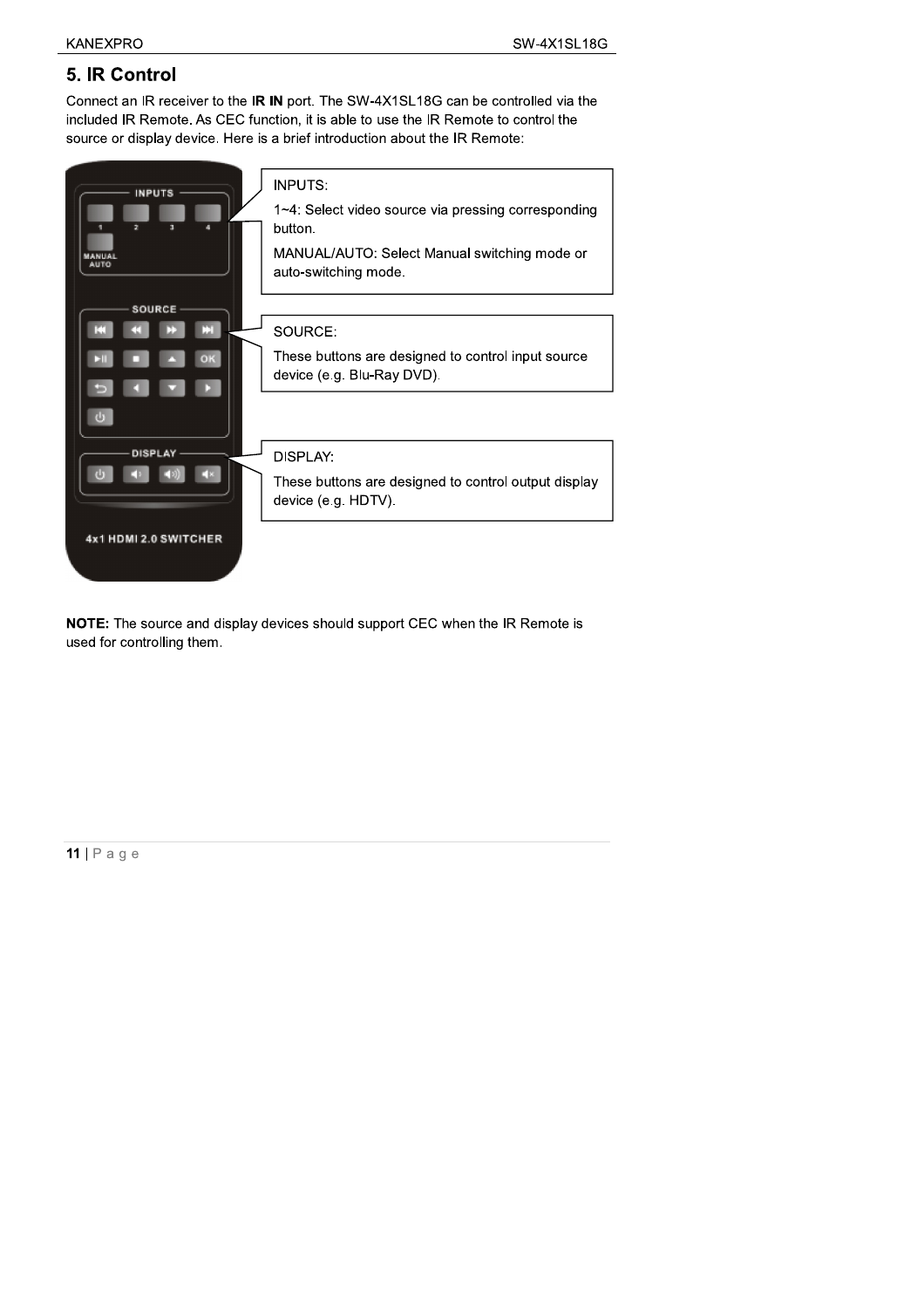#### 6. RS232 Control

The SW-4X1SL18G provides an RS232 port for serial port control. Connect the switcher to the control device (e.g. PC) with an RS232 cable and set the parameters in the right manner. The control device can control the switcher via designed software.

#### 6.1 Installation/uninstallation of RS232 Control Software

Installation: Copy the control software file to the computer connected with this switcher.

Uninstallation: Delete all the control software files in corresponding file path.

#### **6.2 Basic Settings**

Connect this switcher with an input device and an output device. Then connect it with a computer, which is installed with the RS232 control software. Double-click the software icon to run this software.

Here we take the software CommWatch.exe as example. The icon is shown below:



The interface of the control software is shown below:

Please set the parameters of COM number, bound rate, data bit, stop bit and the parity bit correctly. Only then will you be able to send command in the Command Sending Area.

Baud rate: 9600

Data bit: 8

Stop bit: 1 Parity bit: none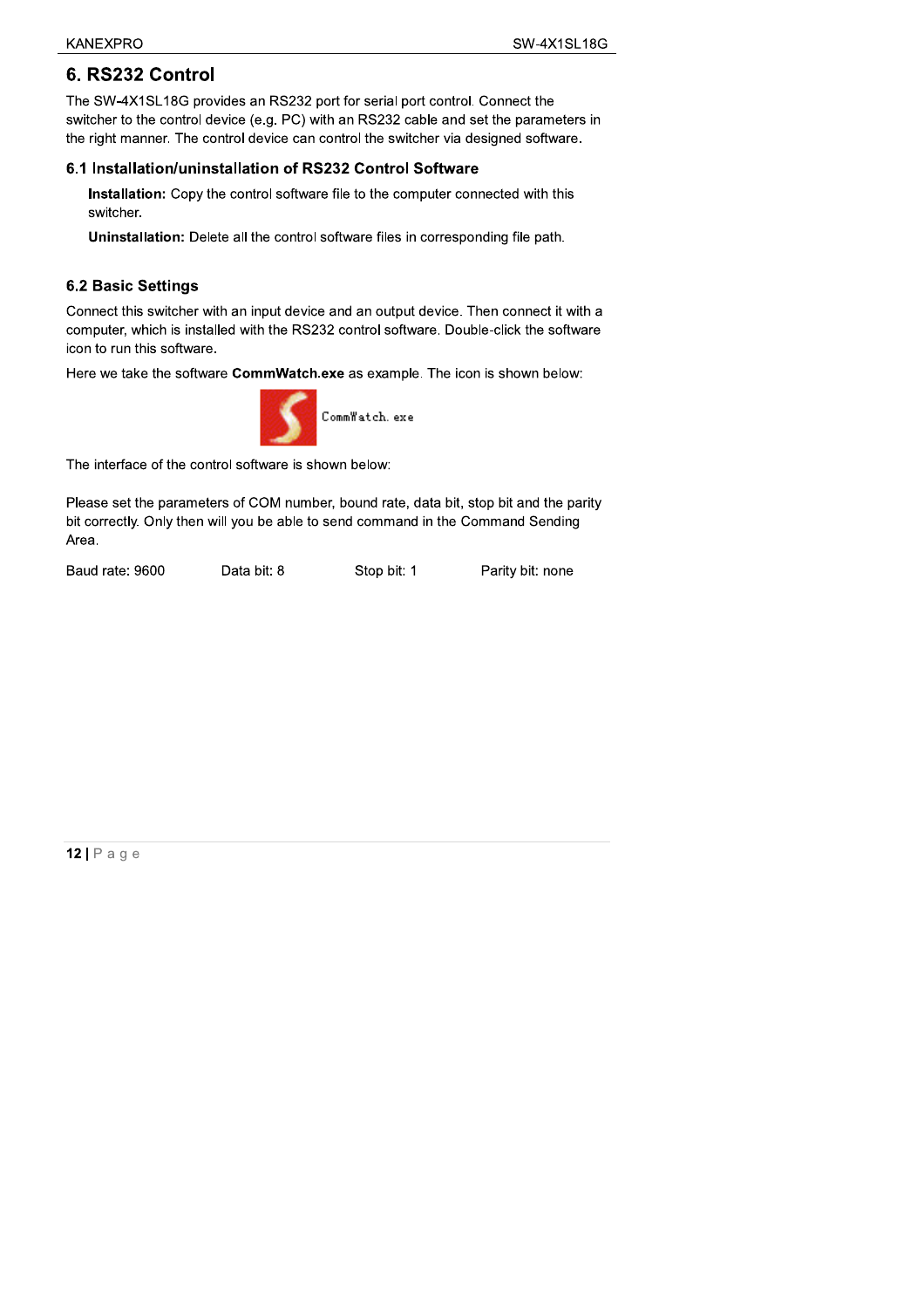| Parameter Configuration area                                             |                            |                                                                  |                                     |
|--------------------------------------------------------------------------|----------------------------|------------------------------------------------------------------|-------------------------------------|
|                                                                          |                            | UAMI(SezialPort) Test Tool (V1.0) - HITP://WWW.SL.COM.CN         | $\mathbin .\mathbin \Box \mathbf x$ |
| PORT Com1<br>BaudRa 9600<br>pNone –<br>Parity<br>8<br>Byte<br>I1<br>Stop |                            |                                                                  |                                     |
| Reset<br>മ<br>Clear<br>Save To File                                      |                            | Monitoring area, indicates<br>whether the command<br>sent works. |                                     |
| Hex View<br>Stop View                                                    |                            |                                                                  |                                     |
| Auto Clear View<br>New Line                                              |                            |                                                                  |                                     |
| Hex Send Mode<br>Auto Send<br>Interval 1000<br>ms<br>Counter Reset       | Send<br>Load File<br>Clear | Command Sending area                                             |                                     |
| 2013-05-08 14:03:35                                                      | Send:0                     | V1.0<br>Receive:0                                                |                                     |

| Interval 1000<br>ms<br><b>Counter Reset</b> | Load File<br>Clear |                | Command Sending area             |
|---------------------------------------------|--------------------|----------------|----------------------------------|
| 2013-05-08 14:03:35                         | Send:0             | Receive:0      | VI.0                             |
|                                             |                    |                |                                  |
| 6.3 RS232 Commands                          |                    |                |                                  |
| 6.3.1 Switching Commands                    |                    |                |                                  |
| <b>Function</b>                             |                    | Command        | <b>Feedback Example</b>          |
| Switch to HDMI input 1.                     |                    | HDMI1%         | [CMD]: switch to HDMI1.          |
| Switch to HDMI input 2.                     |                    | HDMI2%         | [CMD]: switch to HDMI2.          |
| Switch to HDMI input 3.                     |                    | HDMI3%         | [CMD]: switch to HDMI3.          |
| Switch to HDMI input 4.                     |                    | HDMI4%         | [CMD]: switch to HDMI4.          |
| Enable auto-switching mode.                 |                    | <b>AUTO%</b>   | [CMD]: switch to AUTO<br>Mode.   |
| Enable manual switching mode.               |                    | <b>MANUAL%</b> | [CMD]: switch to MANUAL<br>Mode. |

NOTE: The source and display devices should support CEC.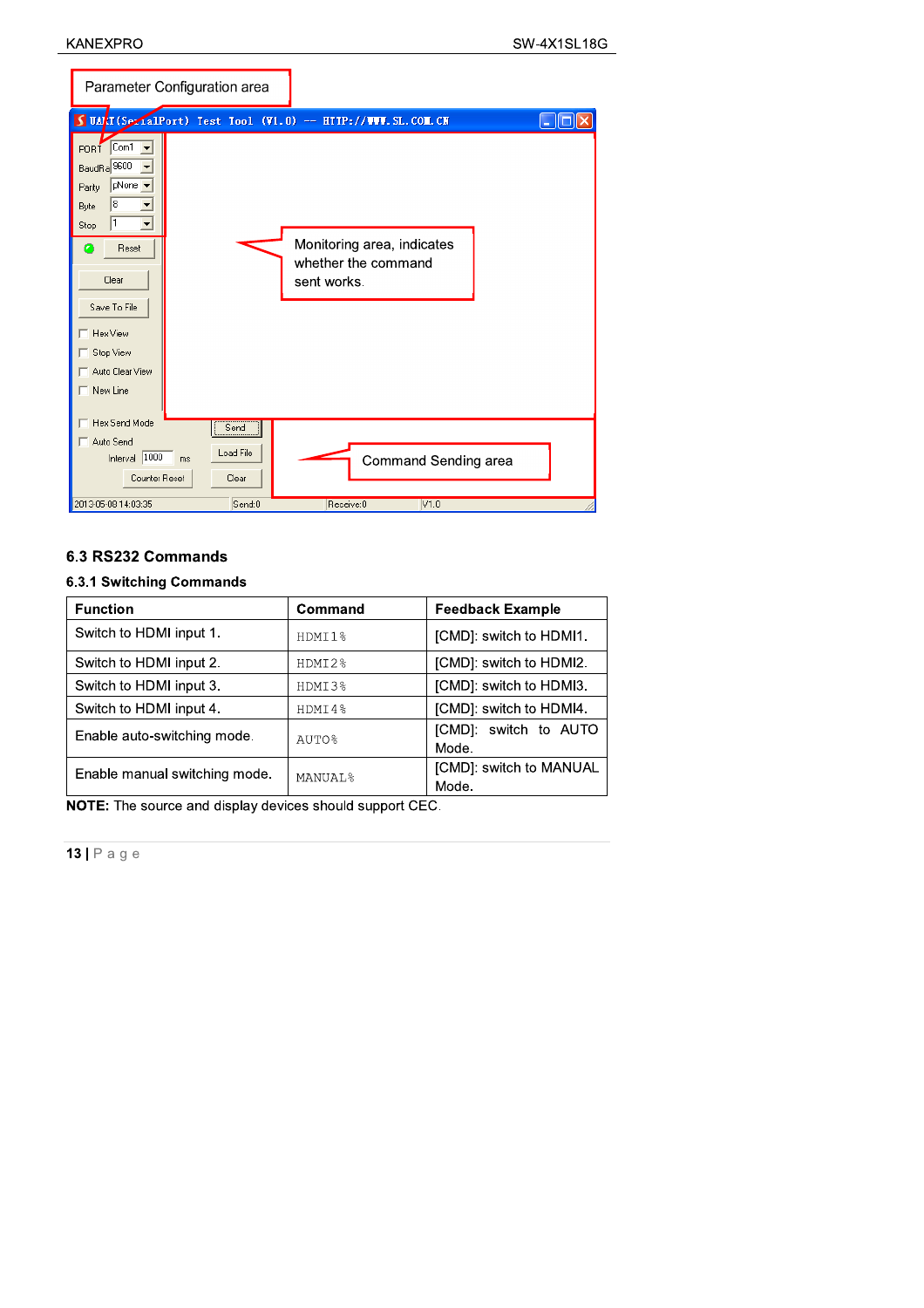## 6.3.2 EDID Customizing

| <b>Function</b>             | Command            | <b>Feedback Example</b> |
|-----------------------------|--------------------|-------------------------|
| Query the current EDID      | EDIDInfo%          |                         |
| Customize EDID.             | EDIDSxx%           |                         |
| Remove all customized EDID. | EDIDR <sup>2</sup> |                         |

Besides the 6 embedded EDID, there are 9 EDIDs that can be customized as needed.

Firstly, send the command "EDIDSxx%" (XX=ID=07~15), and then click "Load File" on the RS232 control software to load the customized EDID file (.bin).

After customizing EDID data, you can invoke the new EDID via DIP switcher, and the EDID ID and their corresponding DIP switcher status are shown in the below list.

| ON.                       | ID | Switcher<br><b>Status</b> | ID | Switcher<br><b>Status</b> | ID | Switcher<br><b>Status</b> |
|---------------------------|----|---------------------------|----|---------------------------|----|---------------------------|
|                           | 07 | 0111                      | 08 | 1000                      | 09 | 1001                      |
| <b>DIP Switcher</b>       | 10 | 1010                      | 11 | 1011                      | 12 | 1100                      |
| The location "ON" is "0". | 13 | 1101                      | 14 | 1110                      | 15 | 1111                      |

#### 6.3.3 Source Device Control

| <b>Function</b>                                              | Command               | <b>Feedback Example</b>                    |  |  |
|--------------------------------------------------------------|-----------------------|--------------------------------------------|--|--|
| Turn on the<br>input<br>source<br>device, e.g. Blue-ray DVD. | SRCOn%                | [CMD]: blue ray power on.                  |  |  |
| Turn off the<br>input source<br>device, e.g. Blue-ray DVD.   | SRCOff%               | [CMD]: blue ray power off.                 |  |  |
| Play                                                         | SRCPlay <sup>8</sup>  | [CMD]: blue ray play.                      |  |  |
| Pause                                                        | SRCPause <sup>8</sup> | [CMD]: blue ray pause.                     |  |  |
| Stop                                                         | <b>SRCStop%</b>       | [CMD]: blue ray stop.                      |  |  |
| Fast Forward x1                                              | <b>SRCForward%</b>    | [CMD]: blue ray forward.                   |  |  |
| <b>Fast Rewind</b>                                           | SRCBackward%          | [CMD]: blue ray backward.                  |  |  |
| <b>Next Section</b>                                          | SRCSkipForward%       | [CMD]:<br>blue<br>skid<br>ray<br>forward.  |  |  |
| <b>Previous Section</b>                                      | SRCSkipBackward%      | [CMD]:<br>blue<br>skid<br>ray<br>backward. |  |  |
| Open the MENU                                                | SRCMenu%              | [CMD]: blue ray menu.                      |  |  |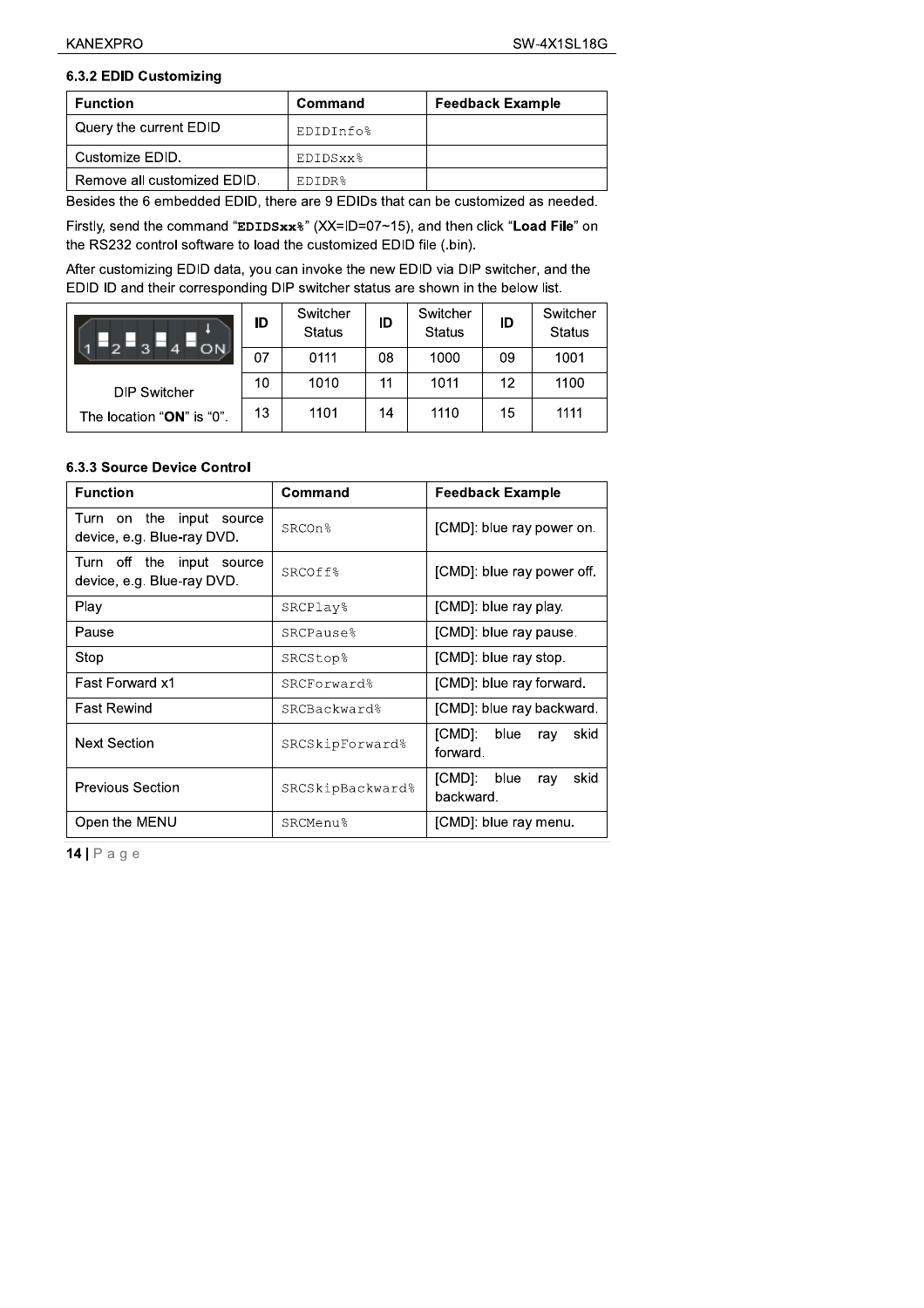| <b>Back</b>     | SRCBack <sup>8</sup> | [CMD]: blue ray back.  |
|-----------------|----------------------|------------------------|
| Confirm (OK)    | SRCOk%               | [CMD]: blue ray OK.    |
| Exit            | <b>SRCEXit%</b>      | [CMD]: blue ray Exit.  |
| Up direction    | <b>SRCUp%</b>        | [CMD]: blue ray up.    |
| Down direction  | SRCDown <sup>8</sup> | [CMD]: blue ray down.  |
| Left direction  | <b>SRCLeft%</b>      | [CMD]: blue ray left.  |
| Right direction | SRCRight%            | [CMD]: blue ray right. |
| Next            | SRCNext <sup>2</sup> | [CMD]: blue ray next.  |
| Enter           | SRCEnter%            | [CMD]: blue ray Enter. |

#### 6.3.4 Display Device Control

| <b>Function</b>                            | Command  | <b>Feedback Example</b> |
|--------------------------------------------|----------|-------------------------|
| Turn on the display device, e.g.<br>HDTV.  | TVOn%    | [CMD]: TV Power on.     |
| Turn off the display device, e.g.<br>HDTV. | TVOff%   | [CMD]: TV Power off.    |
| Select input source.                       | TVINSel% | [CMD]: TV input select. |
| Volume up.                                 | TVVOL+%  | [CMD]: TV VOL +.        |
| Volume down.                               | TVVOL-%  | [CMD]: TV VOL -.        |
| Mute.                                      | TVMUTE%  | [CMD]: TV VOL Mute.     |

#### 6.3.5 Baud Rate Setting

| <b>Function</b>              | Command     | <b>Feedback Example</b> |
|------------------------------|-------------|-------------------------|
| Set the baud rate as 9600.   | UART9600%   | [CMD]: Baud 9600.       |
| Set the baud rate as 19200.  | UART19200%  | [CMD]: Baud 19200.      |
| Set the baud rate as 38400.  | UART38400%  | [CMD]: Baud 38400.      |
| Set the baud rate as 57600.  | UART57600%  | [CMD]: Baud 57600.      |
| Set the baud rate as 115200. | UART115200% | [CMD]: Baud 115200.     |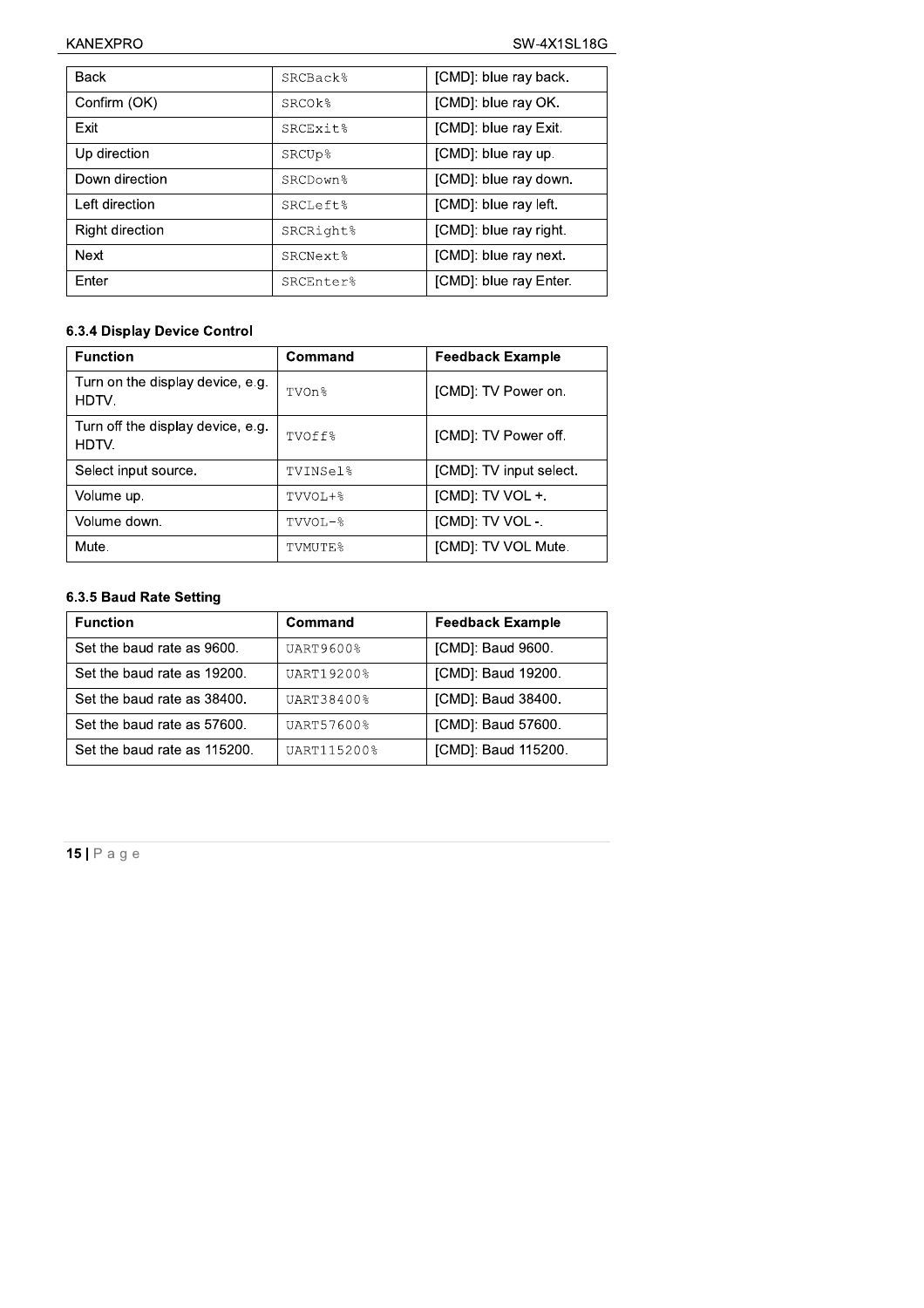### 7. Firmware Upgrade

This switcher contains a USB port for online firmware upgrade on the rear panel. Follow these steps to upgrade firmware:

- Step1. Connect control PC to the USB port of this switcher with USB cable.
- Step2. Open "My Computer", and then find the new disk named BOOTDISK.
- Step3. Copy the latest upgrade file (.bin) to this disk.
- Step4. The switcher will restart automatically, and then the software update will complete after the USB port is connected successfully.

NOTE: The USB port can also be used to energize the device.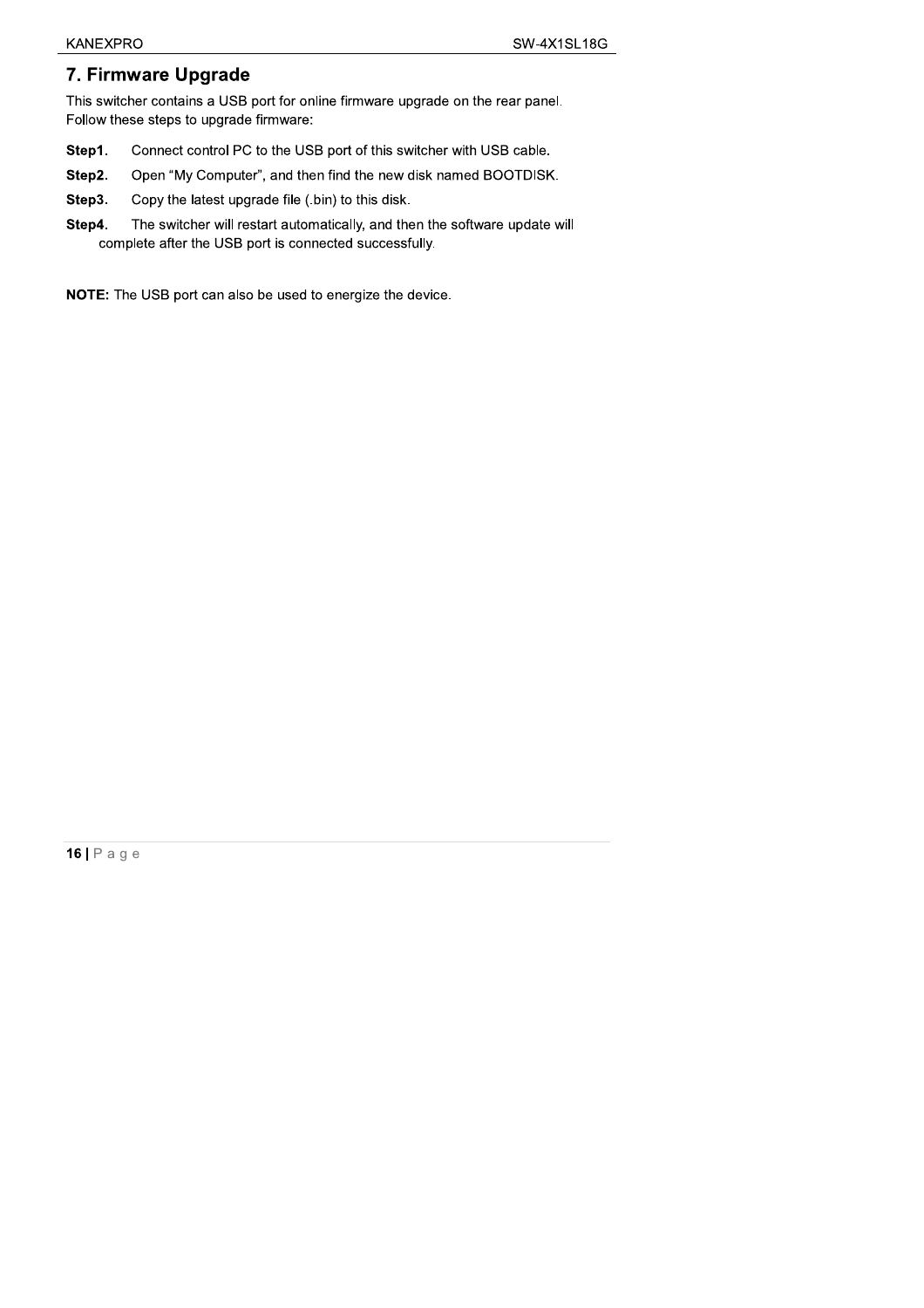## 8. Specification

| Input Signal             | 4 HDMI                                         |  |
|--------------------------|------------------------------------------------|--|
| Input Connector          | Female Type-A HDMI                             |  |
| Output Signal            | 1 HDMI                                         |  |
| Output Connector         | Female Type-A HDMI                             |  |
| Control Signal           | 1 IR IN; 1 RS232                               |  |
| <b>Control Connector</b> | 2 3.5mm mini jacks                             |  |
| Video Signal             | <b>HDMI2.0&amp; HDCP2.2</b>                    |  |
| Audio Signal             | Dolby Digital, DTS, DTS-HD                     |  |
| General                  |                                                |  |
| <b>EDID Management</b>   | Embedded EDID data and manual EDID management. |  |
| <b>Resolution Range</b>  | 640x480@60Hz~4Kx2K@60Hz4:4:4.                  |  |
| <b>HDMI Cable Length</b> | $\leq 3m$                                      |  |
| Power Supply             | 5VDC, 2A                                       |  |
| Power Consumption        | 5W (Max)                                       |  |
| Dimension (W*H*D)        | 194.0mm × 12.0mm × 81.5mm                      |  |
| Weight                   | 200 <sub>g</sub>                               |  |
| Temperature              | $-10^{\circ}$ C~ 55°C                          |  |
| Reference Humidity       | $10\% \sim 90\%$                               |  |

NOTE: Please adopt qualified HDMI cables compliant with HDMI2.0 for reliable transmission when connecting.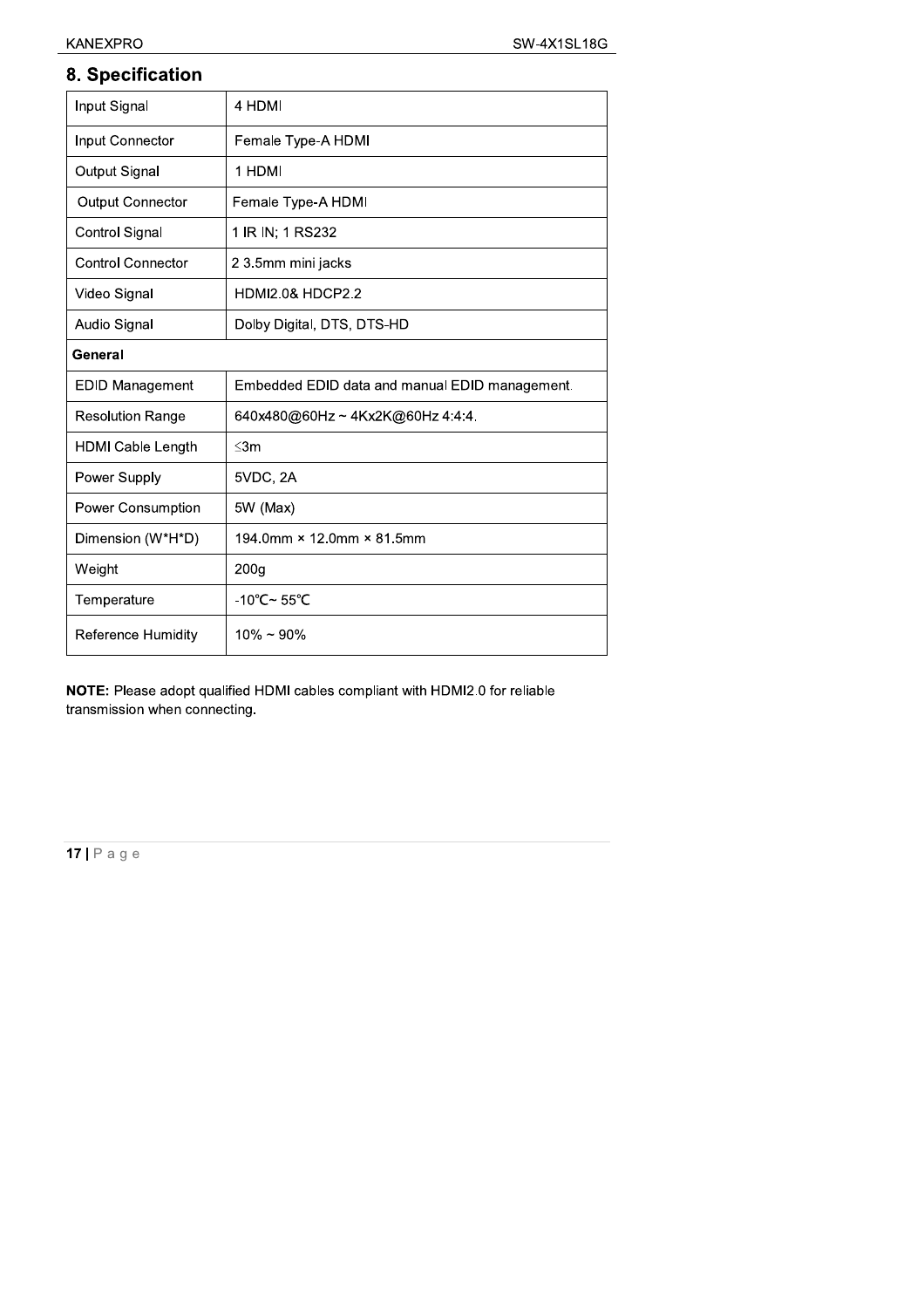| <b>Problems</b>                                                                                                                                                   | <b>Causes</b>                                                                      | <b>Solutions</b>                                                                 |
|-------------------------------------------------------------------------------------------------------------------------------------------------------------------|------------------------------------------------------------------------------------|----------------------------------------------------------------------------------|
| Color losing or no video<br>signal output in HDMI<br>display<br>No HDMI signal output in<br>this switcher while local<br>HDMI input is in normal<br>working state | The connecting cables<br>may not be connected<br>correctly or it may be<br>broken. | Check whether the cables<br>are connected correctly<br>and in working condition. |
| Splash screen in output<br>devices                                                                                                                                | Poor quality of the<br>connecting cable                                            | Change for another cable<br>of good quality.                                     |
| Cannot control this<br>switcher by control device<br>(e.g. a PC) through<br>RS232 port                                                                            | Wrong RS232<br>communication<br>parameters                                         | Make sure the RS232<br>communication<br>parameters are correct.                  |
|                                                                                                                                                                   | This switcher is defective                                                         | Send it to authorized<br>dealer for repairing.                                   |
| Static becomes stronger<br>when connecting the<br>video connectors                                                                                                | Bad grounding                                                                      | Check the grounding and<br>make sure it is connected<br>well.                    |

### 9. Troubleshooting & Maintenance

If your problem persists after following the above troubleshooting steps, seek further help from authorized dealer or our technical support.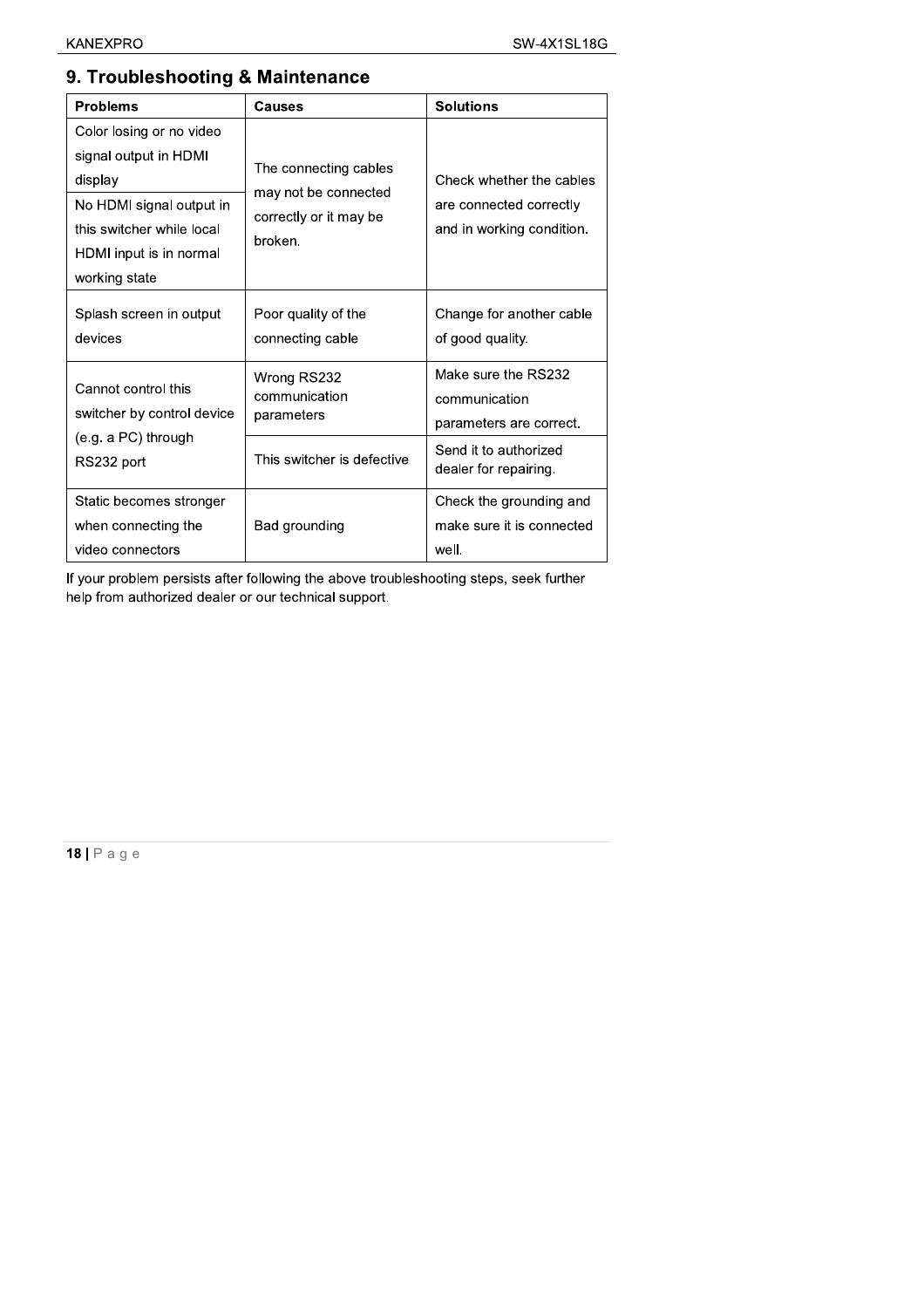#### **10. After-sales Service**

If problems arise when operating the device, please refer to this user manual. Any transport costs are borne by the users during the warranty.

- 1. Product Limited Warranty: We warrant that products will be free from defects in materials and workmanship for three years, which starts from the first day the product exits warehouse. (Make note of the serial number on the product) Proof of purchase in the form of a bill of sale or receipted invoice MUST be presented to obtain warranty service.
- 2. What the warranty does not cover:
	- · Warranty expiration.
	- Factory applied serial number has been altered or removed from the product.
	- · Damage, deterioration or malfunction caused by:
		- Normal wear and tear
		- Use of supplies or parts not meeting our specifications
		- No certificate or invoice as the proof of warranty.
		- The product model showed on the warranty card does not match with the model of the product for repairing or had been altered.
		- Damage caused by force majeure.
		- Servicing not authorized
		- Any other causes which does not relate to a product defect
	- Delivery, installation or labor charges for installation or setup of the product
- 3. Technical Support: Email or call our after-sales department if there are any problems or any unanswered questions. Please inform us the following information about your cases:
	- Product version and name.
	- Detailed failure situations.
	- The formation of the cases

Remarks: For any questions or problems, please try to get help from your local distributor or contact kanexpro.com or call us at 888-975-1368 for further support.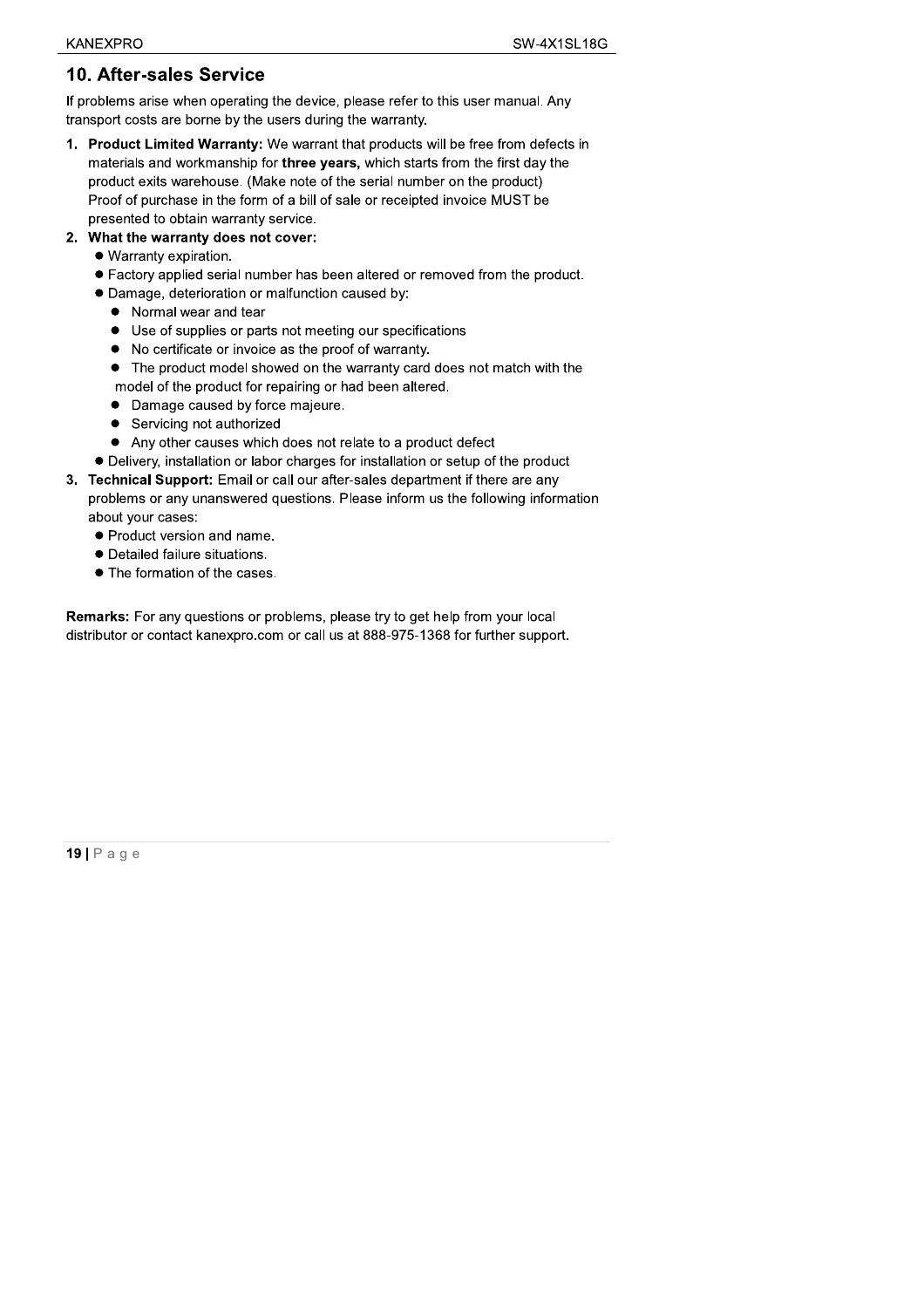**EXAMEXPRO**<br>
SW-4X1SL18<br> **11. Warranty**<br> **A. LIMITED WARRANTY**<br>
KanexPro ™ warrants that (a) its products (the "Product") will perform greatly in<br>
agreement with the accompanying written materials for a period of 36 mont

#### **B. CUSTOMER REMEDIES**

KanexPro's entire liability and Customer's exclusive remedy shall be, at KanexPro option, either return of the price paid for the product, or repair or replacement of the Product that does not meet this Limited Warranty and which is returned to KanexPro with a copy of customers' receipt. This Limited Warranty is void if failure of the Product has resulted from accident, abuse, or misapplication. Any replacement Product will be warranted for the remainder of the original warranty period of 3 years, whichever is longer. Product that does not meet this Limited Warranty and which is returned to KanexPro<br>with a copy of customers' receipt. This Limited Warranty is void if failure of the Product<br>has resulted from accident, abuse, or misapplica

#### **D. NO LIABILITY FOR DAMAGES**

To the maximum extent permitted by applicable law, in no event shall KanexPro be liable for any damages whatsoever (including without limitation, special, incidental, consequential, or indirect damages for personal injury, loss of business profits, business interruption, loss of business information, or any other pecuniary loss) arising out of the use of or inability to use this product, even if KanexPro has been advised of the possibility of such damages.